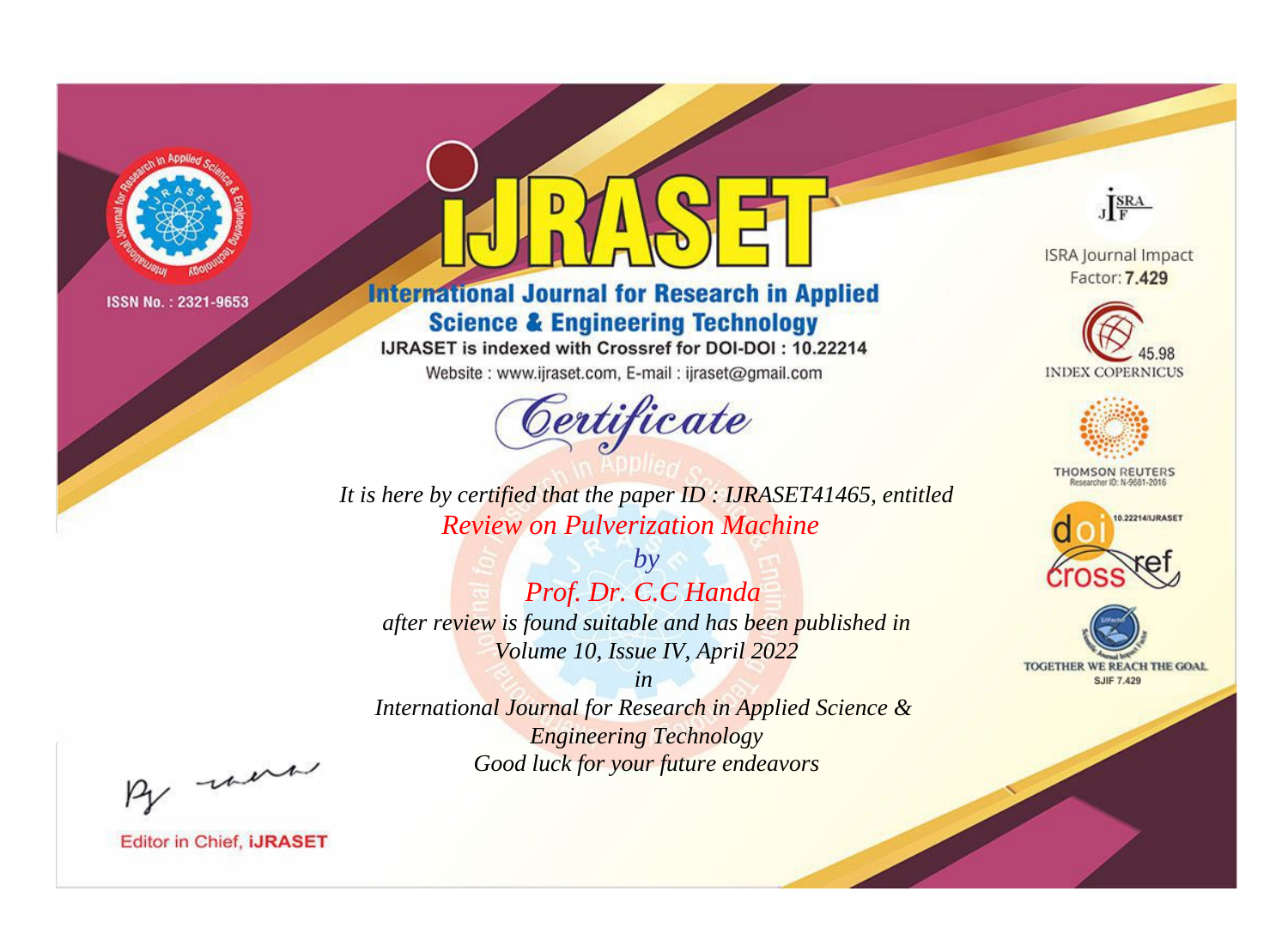

# **International Journal for Research in Applied Science & Engineering Technology**

IJRASET is indexed with Crossref for DOI-DOI: 10.22214

Website: www.ijraset.com, E-mail: ijraset@gmail.com



JERA

**ISRA Journal Impact** Factor: 7.429





**THOMSON REUTERS** 



TOGETHER WE REACH THE GOAL **SJIF 7.429** 

*It is here by certified that the paper ID : IJRASET41465, entitled Review on Pulverization Machine*

*by Prof Vedanand Mujabaile after review is found suitable and has been published in Volume 10, Issue IV, April 2022*

*in* 

*International Journal for Research in Applied Science & Engineering Technology Good luck for your future endeavors*

By morn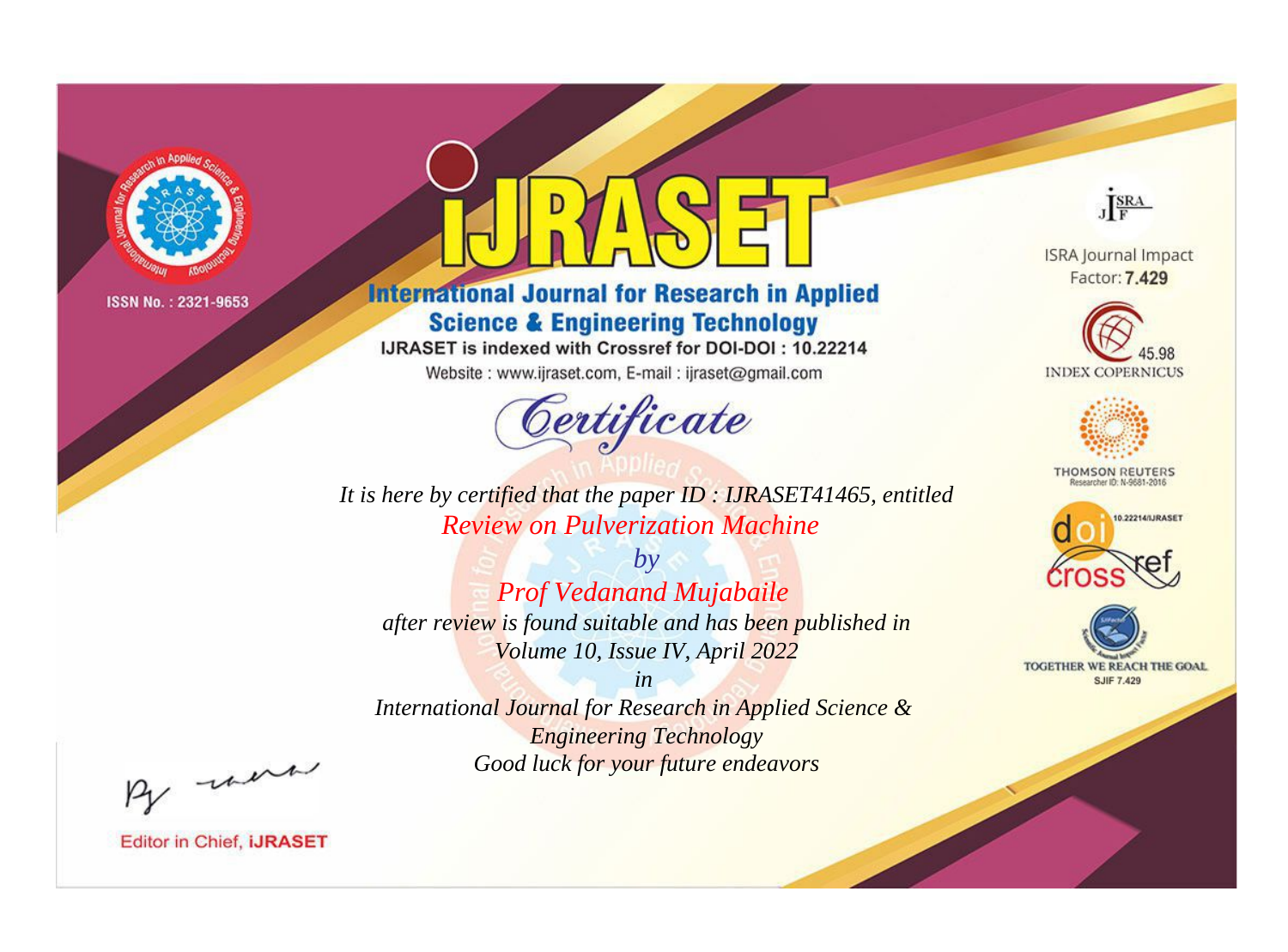

# **International Journal for Research in Applied Science & Engineering Technology**

IJRASET is indexed with Crossref for DOI-DOI: 10.22214

Website: www.ijraset.com, E-mail: ijraset@gmail.com



JERA

**ISRA Journal Impact** Factor: 7.429





**THOMSON REUTERS** 



TOGETHER WE REACH THE GOAL **SJIF 7.429** 

*It is here by certified that the paper ID : IJRASET41465, entitled Review on Pulverization Machine*

*by Gaurav N Thakre after review is found suitable and has been published in Volume 10, Issue IV, April 2022*

*in* 

*International Journal for Research in Applied Science & Engineering Technology Good luck for your future endeavors*

By morn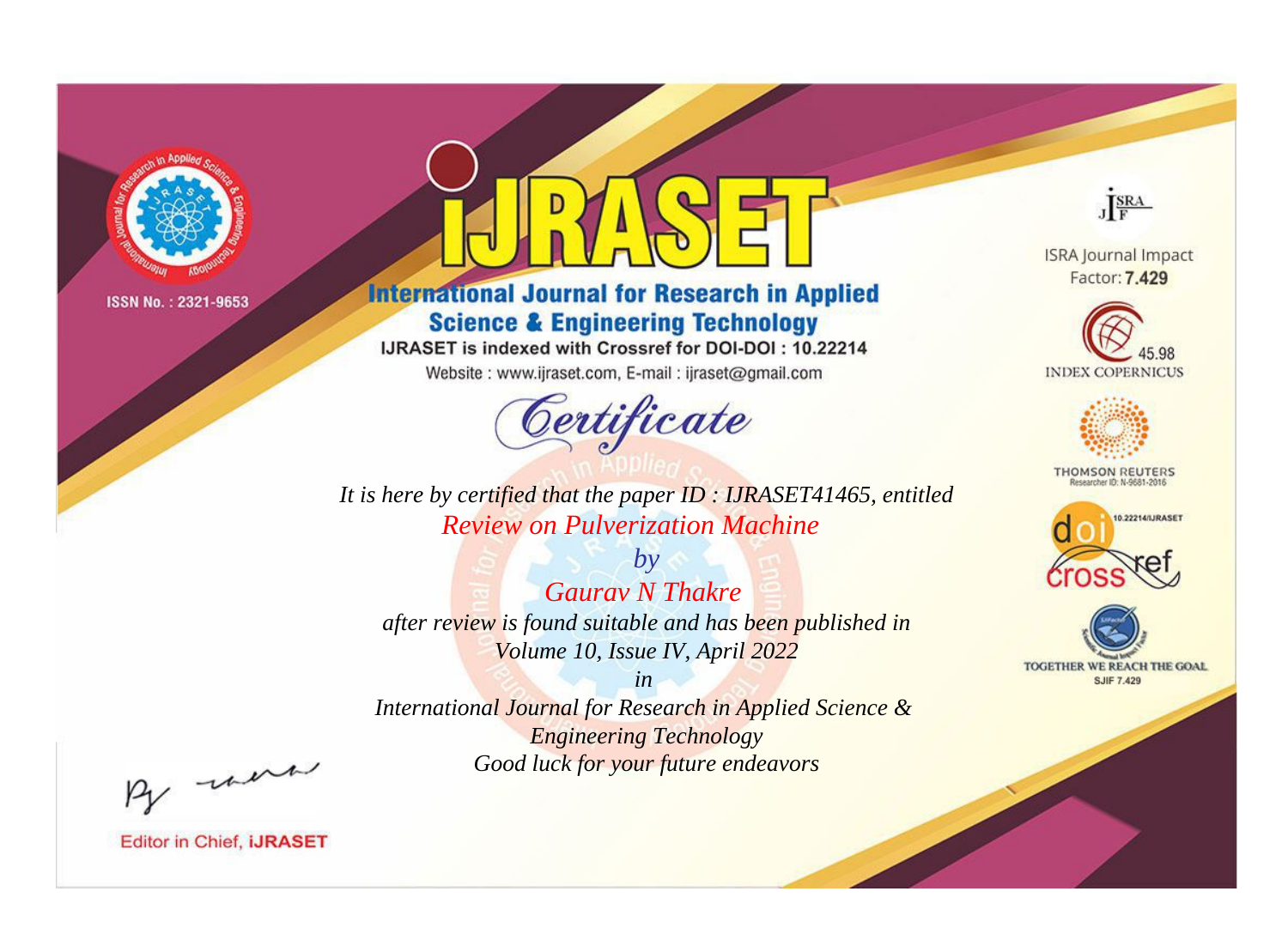

# **International Journal for Research in Applied Science & Engineering Technology**

IJRASET is indexed with Crossref for DOI-DOI: 10.22214

Website: www.ijraset.com, E-mail: ijraset@gmail.com



JERA

**ISRA Journal Impact** Factor: 7.429





**THOMSON REUTERS** 



TOGETHER WE REACH THE GOAL **SJIF 7.429** 

*It is here by certified that the paper ID : IJRASET41465, entitled Review on Pulverization Machine*

*by Rutuparna K Shirpurkar after review is found suitable and has been published in Volume 10, Issue IV, April 2022*

*in International Journal for Research in Applied Science & Engineering Technology Good luck for your future endeavors*

By morn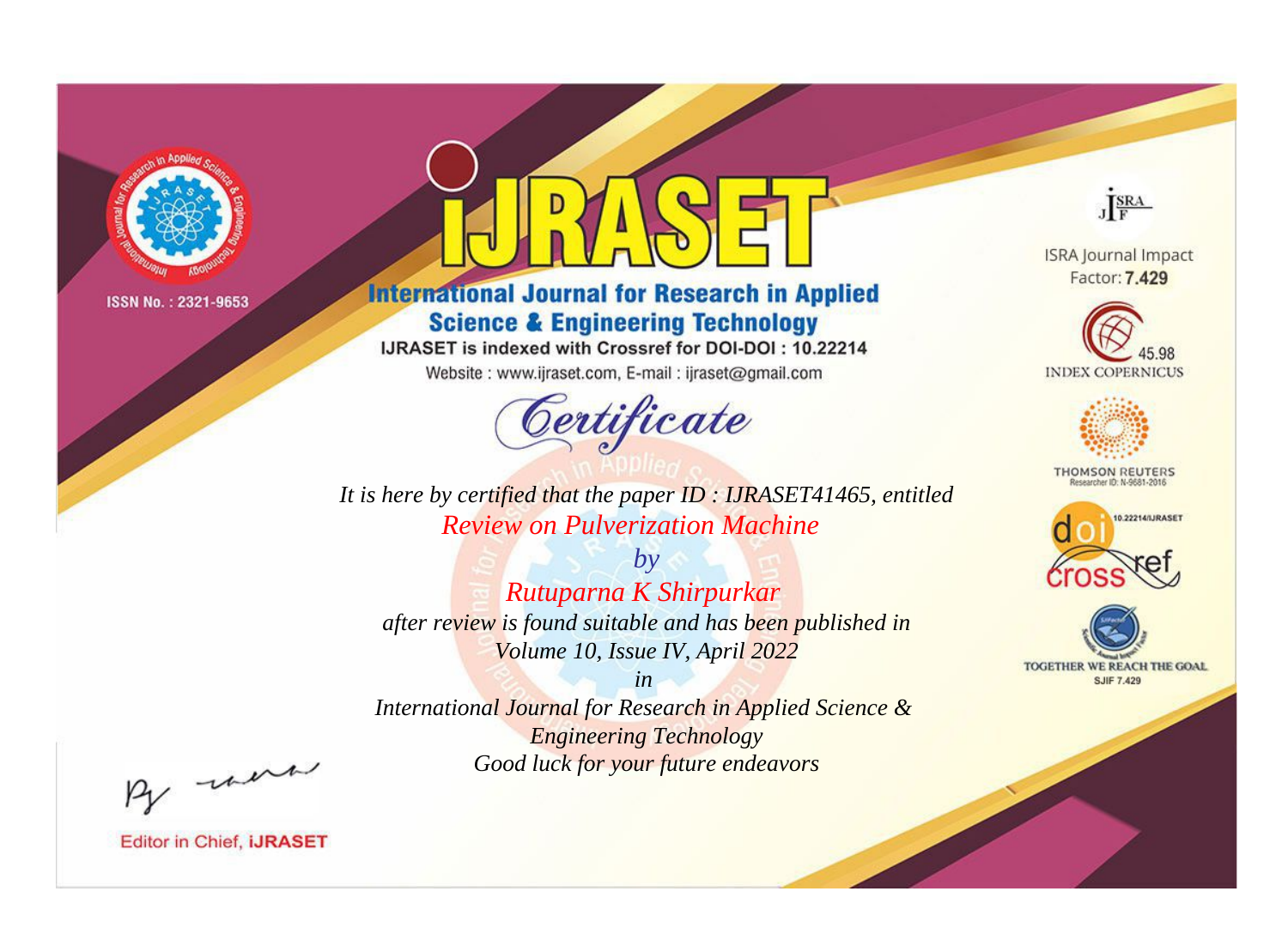

# **International Journal for Research in Applied Science & Engineering Technology**

IJRASET is indexed with Crossref for DOI-DOI: 10.22214

Website: www.ijraset.com, E-mail: ijraset@gmail.com



**ISRA Journal Impact** Factor: 7.429

JERA

**INDEX COPERNICUS** 



**THOMSON REUTERS** 



TOGETHER WE REACH THE GOAL **SJIF 7.429** 

*It is here by certified that the paper ID : IJRASET41465, entitled Review on Pulverization Machine*

*by Runal Gedam after review is found suitable and has been published in Volume 10, Issue IV, April 2022*

*in* 

*International Journal for Research in Applied Science & Engineering Technology Good luck for your future endeavors*

By morn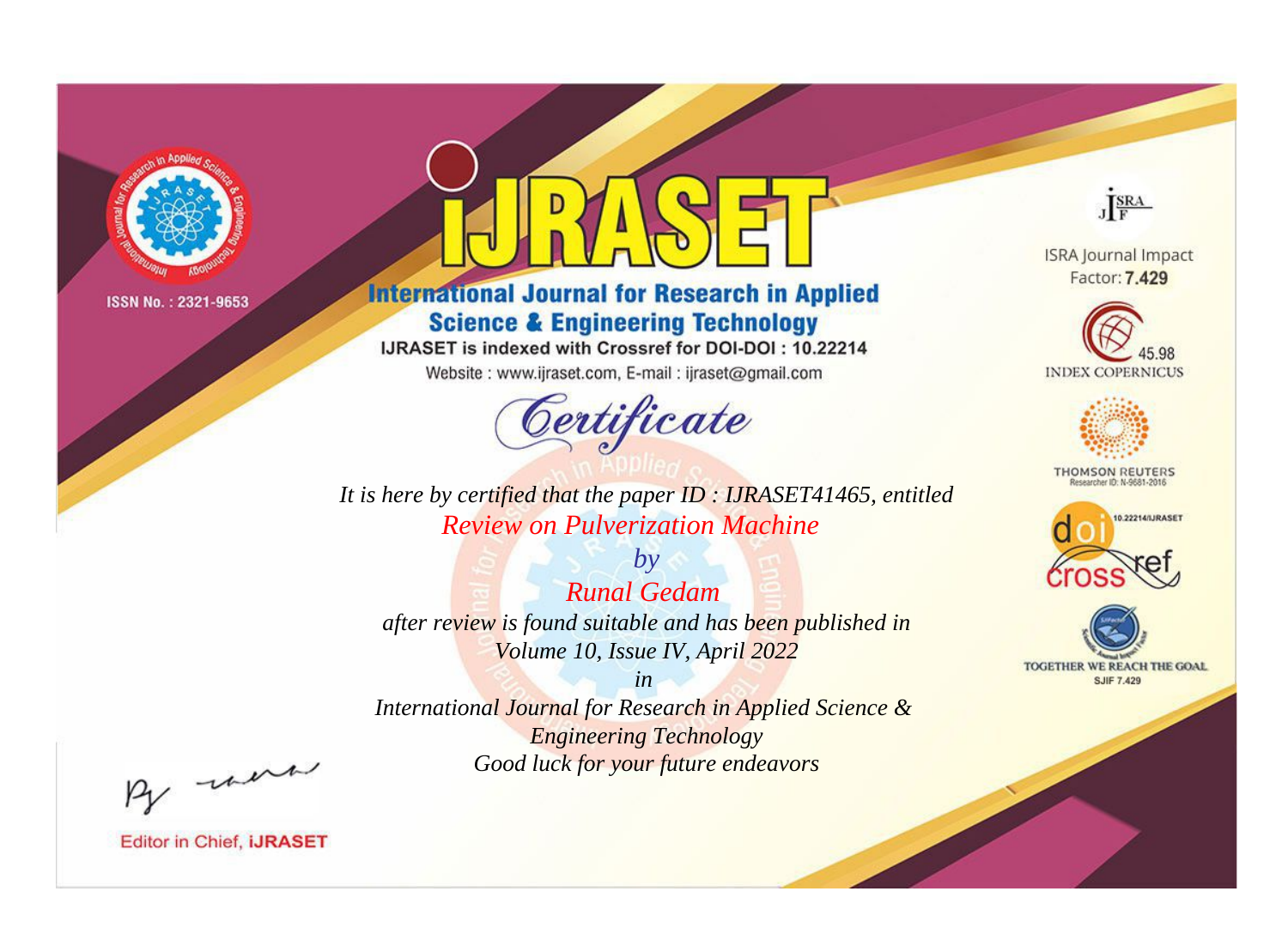

# **International Journal for Research in Applied Science & Engineering Technology**

IJRASET is indexed with Crossref for DOI-DOI: 10.22214

Website: www.ijraset.com, E-mail: ijraset@gmail.com



JERA

**ISRA Journal Impact** Factor: 7.429





**THOMSON REUTERS** 



TOGETHER WE REACH THE GOAL **SJIF 7.429** 

*It is here by certified that the paper ID : IJRASET41465, entitled Review on Pulverization Machine*

*by Prashant Landge after review is found suitable and has been published in Volume 10, Issue IV, April 2022*

*in* 

*International Journal for Research in Applied Science & Engineering Technology Good luck for your future endeavors*

By morn